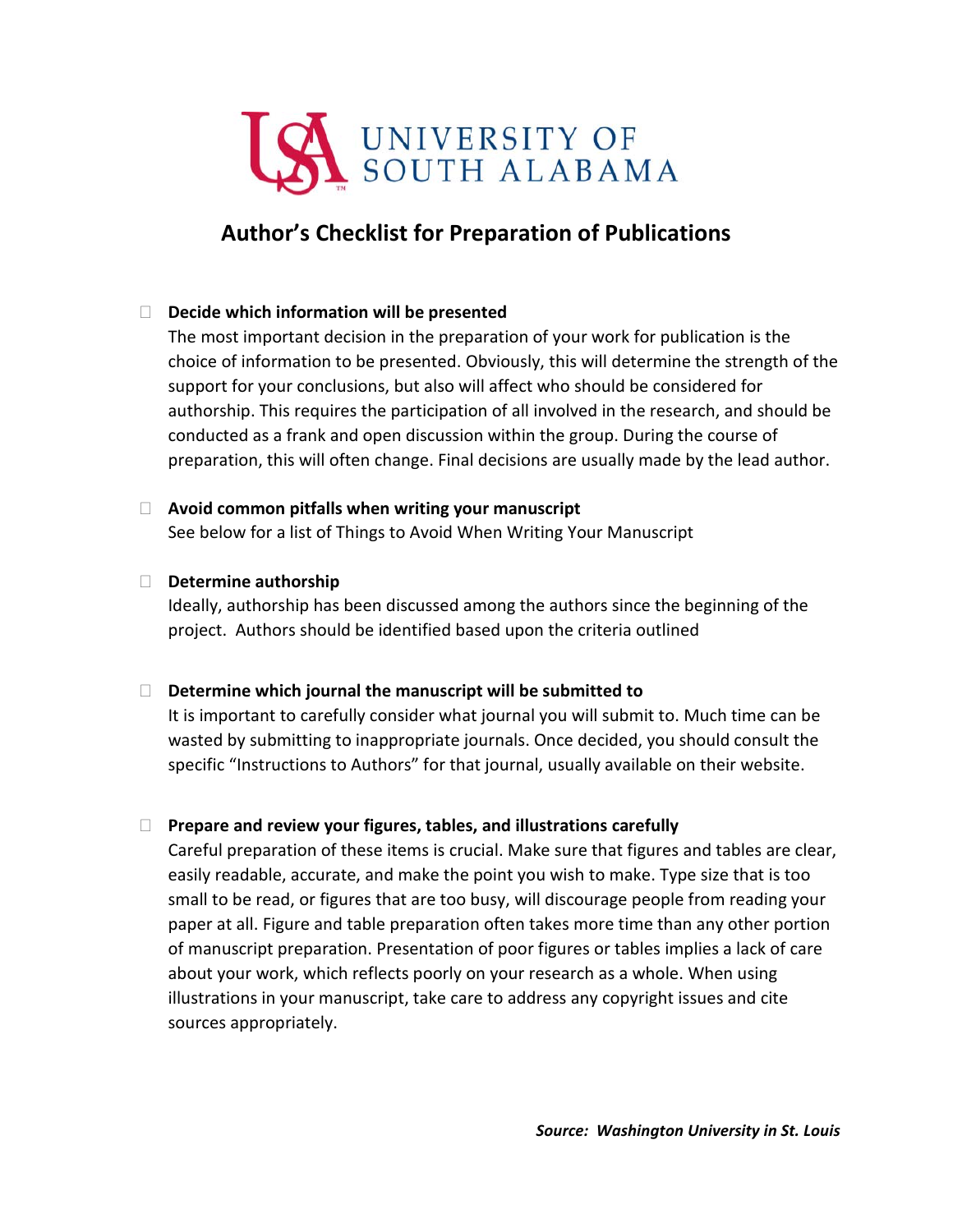## **Check all your references**

Be certain that you have appropriately cited references, to present a valid picture of both the historical development of your project and of the present state of opinion in the field. See Responsible and Efficient Literature Searching for library help.

## **Seek help with writing and/or proofreading**

Seek help in writing and proofreading the manuscript, particularly if English is not your first language. Poor grammar detracts from your message, and again, reflects on your research as a whole. Use a spell checker, and then check the spell checker. Even computers spell things wrong, and will often substitute an inappropriate word for a misspelled word.

## **Have others review your manuscript**

Ask peers and your mentor to review the manuscript. If their contribution is significant, they should be mentioned in the acknowledgements.

### **Let it marinate**

After "finishing" the manuscript, go away from it for a period of time. You will be surprised how much you will find to change after leaving it alone for a while.

### **Ensure that all authors review and approve**

The lead author should ensure that all authors are given an opportunity to review the manuscript and provide their approval for submission and consent of authorship. It is best to obtain all permissions in writing.

# **Take pride in your work!**

The publication is often the only part of your research that others see. Take pride in it. The quality of all you do will be judged by the quality of your manuscript or presentation. Reviewers look poorly upon sloppy manuscripts and poor publication practices.

# **Adhere to generally accepted standards when submitting your manuscript for publication**

Standards can vary substantially by discipline and/or journal. Researchers should consult the appropriate resources within their field to determine conventions and expectations. See below for a list of inappropriate publication practices.